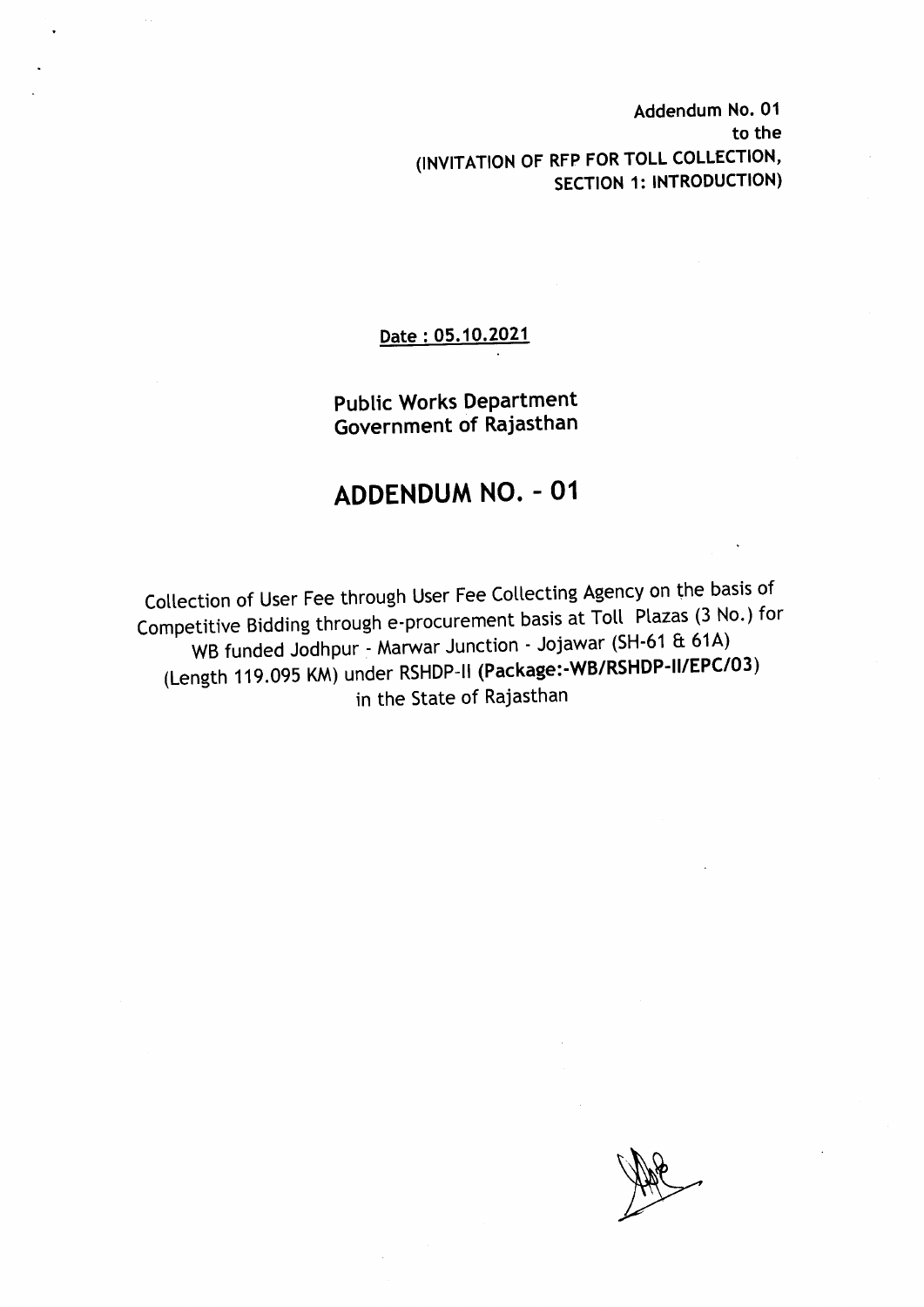## Addendum No.1 to the

to the

# (INVITATION OF RFP FOR TOLL COLLECTION, SECTION 1: INTRODUCTION)

The following is the modification to the INVITATION OF RFP FOR TOLL COLLECTION, SECTION 1: INTRODUCTION for Collection of User Fee through User Fee Collecting Agency on the basis of Competitive Bidding through e-procurement basis at Toll Plazas (3 No.) for WB funded Jodhpur - Marwar Junction - Jojawar (SH-61 a 61A) (Length 119.095 KM) under RSHDP-II(Package:-WB/RSHDP-II/EPC *103)* in the State of Rajasthan. The deletions from the earlier text are indicated as strikethroughs and additions are bold & underlined.

### NIT No.14 *12021-22*

## INVITATION OF RFP FOR TOLL COLLECTION

NIT for Toll Collection on Jodhpur - Marwar Jn. - Jojawar Highway (SH-61 & 61A) (Km 0.00 to Km 119.100) (Package:-WB/RSHDPII/EPC/03) :

| S.<br>No | Name of Highway &<br>Chainage<br>(in Km)                                                                                                 | <b>Toll Plaza</b><br>location<br>(design<br>Chainage)<br>in Km                                                        | Reserve<br>Price<br>(Rs in<br>Cr.) For<br>one Year | <b>Bid</b><br>Security<br>(Rs. In<br>Lacs) | <b>Bid Due Date</b>                            | <b>Bid Opening</b><br><b>Date</b>          |
|----------|------------------------------------------------------------------------------------------------------------------------------------------|-----------------------------------------------------------------------------------------------------------------------|----------------------------------------------------|--------------------------------------------|------------------------------------------------|--------------------------------------------|
| 1.       | Jodhpur<br>Jn.<br>Marwar<br>Jojawar<br>$(SH-61)$<br>Highway<br>& 61A) (Km 0.00<br>to Km 119.100)<br>(Package:-<br>WB/RSHDP<br>II/EPC/03) | Km<br>At<br>20.00<br>(Khejarl<br>i Kalan)<br>Km<br>At<br>68.300<br>(Jadan<br>Khalsa)<br>Km<br>At<br>102.800<br>(Auwa) | 6.65                                               | <b>Bid Securing</b><br>Declaration         | 44.10.2024<br>25.10.2021<br>upto<br>$11:30$ AM | 44.10.2024<br>25.10.2021<br>at<br>12:15 PM |

- 3. The RFP along with all relevant documents should be submitted online on https://eproc.rajasthan.gov.in before the due date and time. i.e. 44.40.2024 25.10.2021 upto 11:30 AM. The copy of DD*I*Bankers Cheque deposited towards Bid Fee, and Bid Processing Fee has also to be uploaded along with Bid Documents.
- The bidder should note that by submitting bid online, it is deemed that bidder agrees to the terms and conditions stipulated in RFP.Bidder should submit desired document in sealed envelope in the office.
	- To the address above, on or before  $+1.10.2021$   $25.10.2021$  by 11:30 AM.